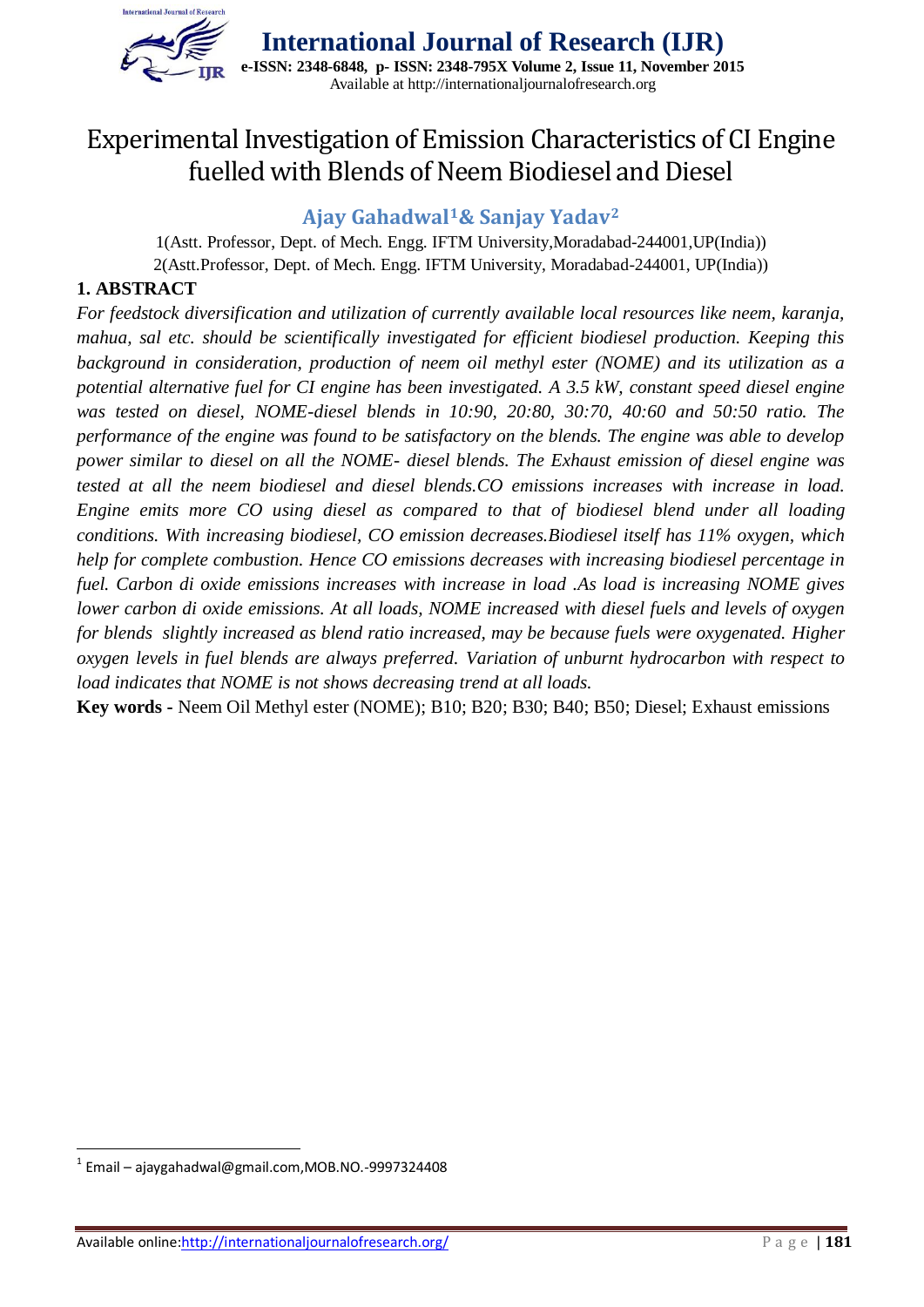

# **International Journal of Research (IJR) e-ISSN: 2348-6848, p- ISSN: 2348-795X Volume 2, Issue 11, November 2015**

Available at http://internationaljournalofresearch.org

# **2. INTRODUCTION**

Energy consumption plays very important role in the economy of any country. Oil is the major source of the energy for the entire world as it convenient to store and handle. During the  $21<sup>st</sup>$ century, an alarming scarcity is supposed to come in the production of crude petroleum oil and they will be costly to produce and at the same time there will likely be an increase in the number of automobile and other internal combustion engine. Although, the fuel economy of engine has been greatly improved through continued researches across the world and will probably continue to be improved but there will be a great demand for fuel in coming decades due to the rapid pace of industrialization world over. At present, India is the sixth biggest country in the world in terms of energy demands which is 3.5 percent of world commercial energy demand and is expected to grow at the rate of 4.8 percent per annum of its present demand **(Kumar, 2003)**. The petroleum import bill is currently about 30 percent of total import bill and yearly consumption of diesel oil in India is about 40 million tones forming about 40 percent of the total petroleum product consumption.

The ongoing economic expansion, robust GDP growth, urbanization, agriculture mechanization and increase in vehicular population would increase the demand for transportation fuel in short and medium term at high rates. The crude oil import bill has gone to Rs. 450,000 crore in the year 2011 and this has already depleted foreign exchange reserves and made dent in Indian economy. Thus, alternate fuel technology availability and use will become more common for both automobile application and for stationary motive power in coming decades. Another reason motivating the development of alternative fuels for internal combustion engine is concern over the emission problems of gasoline and diesel engines.

# **3. LITERATURE REVIEW**

This chapter reviews the feasibility of this fuel source and some of the results obtained from investigation on the use of vegetable oils and their esters as fuel in CI engine.

#### **3.1 Use of edible vegetable oil as engine fuel**

**He Yong (1998)** conducted an experimental research on a S195 type diesel engine using cottonseed oil as an alternative fuel for a single cylinder diesel engine. The fuel used was a blend of 30 percent cottonseed oil and 70 percent diesel oil. The working of the engine on the blend and diesel fuel was compared by studying the effect of intake valve closing angle, exhaust valve opening angle, fuel delivery angle, injection pressure and specific fuel consumption on engine performance. It was concluded that cottonseed oil could be a promising alternative fuel source for diesel engine as its use does not require any structural change in the engine.

However, in order to get the highest power and thermal efficiency, the relevant working parameters of the engine should be readjusted.

It was suggested that the fuel delivery angle be advanced for improving combustion performance when using cotton seed oil as fuel.

**Singh (2003)** carried out the feasibility of supplementing rice bran oil in a CI engine. A 3.73 kW Kirloskar make, single cylinder water cooled compression ignition engine having a displacement volume 552.92 cc and compression ratio 16.5:1 was tested. The fuel types used were blends of diesel-rice bran oil in 90:1, 80:20, and 70:30 and diesel methyl ester of rice bran oil blended in 90:10, 80:20, 70:30, 60:40, 50:50 ratio.

The characteristic fuel properties of all the above fuel blends were reported to be comparable with diesel fuel. It was observed that there was an increase in the ash and carbon residue content in the blend with increase in concentration of rice bran oil in the fuel blend.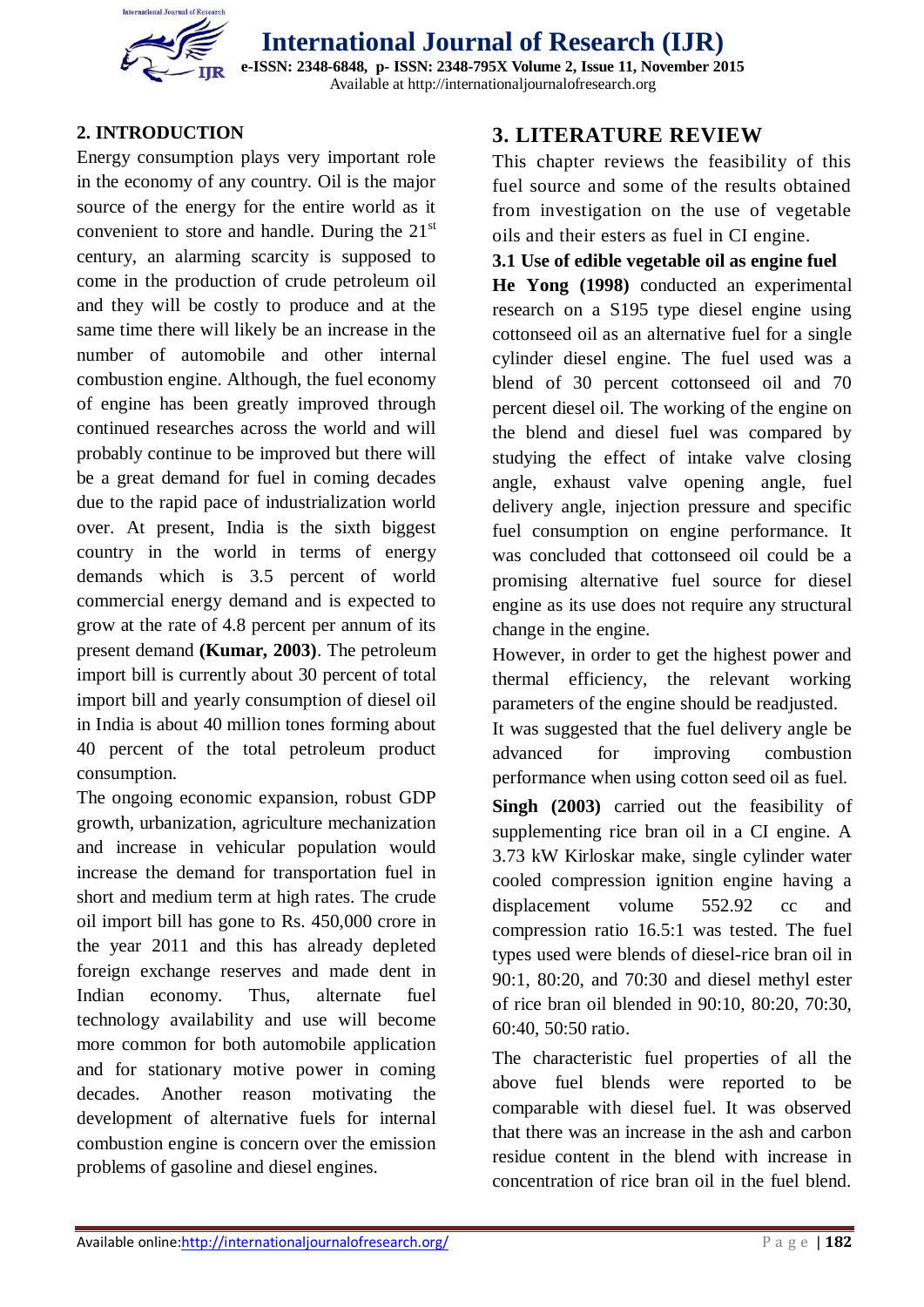

**International Journal of Research (IJR) e-ISSN: 2348-6848, p- ISSN: 2348-795X Volume 2, Issue 11, November 2015** Available at http://internationaljournalofresearch.org

All fuel types found to be stable and homogeneous at normal room temperature. All the fuel types showed similar power producing capabilities at rated load. The fuel consumption of the engine was found to be lower on all the fuel blends compared to diesel at rated load. The brake thermal efficiency of the engine on diesel-methyl ester rice bran oil was comparable with diesel. The emission of CO, HC and NOx from the engine on above fuel blends was within the limits. However, the exhaust gas temperature of the engine on blends of rice bran oil and diesel and methyl ester of rice bran oil and diesel was reported to be lower than that observed on diesel at rated load condition.

#### **3.2 Use of Neem oil as CI Engine Fuel**

**Ragit** *et al.* **(2011)** conducted experiments on standardization of transesterification process parameters for the production of methyl ester of filtered neem oil and fuel characterization for engine performance. The effect of process parameters such as molar ratio, preheating temperature, catalyst concentration and reaction time was studied to standardize the transesterification process for estimating the highest recovery of ester with lowest possible viscosity.

It was observed that filtered neem oil at 6:1 M ratio (methanol to oil) preheated at 55ºC temperature and maintaining 60ºC reaction temperature for 60 min in the presence of 2 percent KOH and then allowed to settle for 24 h in order to get lowest kinematic viscosity (2.7 cS) with ester recovery (83.36%). Different fuel properties of the neem methyl ester and neem oil were also measured.

Viscous oil when injected to the cylinder do not atomize properly and may results in incomplete combustion of fuel, build- up of carbon deposits

on injectors, cylinder head and piston. Some this unburnt fuel blow by the piston rings into crankcase causing dilution of lubricating oil to solidify due to oxidation and polymerization of vegetable oils which may result in complete failure of the lubricating oil and may ruin the engine.

However, the above problems can be overcome with the use of esterified oils and their blends with diesel. Since the ester are less viscous than neat vegetable oils and, therefore, improved engine performance through better atomization and combustion in the cylinder was observed when either neat esterified oils or their blends with diesel were used. The esterification reduces the viscosity and removes glycerol from the oil. Hence the problem of cold start, plugging of filters, fuel lines, injectors carbon deposition, oxidation and polymerization of lubricating oil are least associated particularly when blends of esterified fuel were used as engine fuel. In view of above, use of either esterified vegetable oil alone or their blends with diesel appear to be promising alternative fuels of the future.

# **4.MATERIALS AND METHODS**

This chapter briefly describes the methodology used for the experimental procedure adopted to evaluate performance of a **VCR diesel engine** on the blends.

#### 4**.1 Selection of Fuel Constituents**

The experiments were carried out using diesel as reference fuel and neem oil methyl ester (NOME) and their blends with diesel in various proportions as engine fuel.

#### **4.2 Preparation of Fuel Blends**

High viscosity of neem oil makes it unsuitable as complete replacement of diesel for the CI engine. The neem oil methyl ester (NOME)-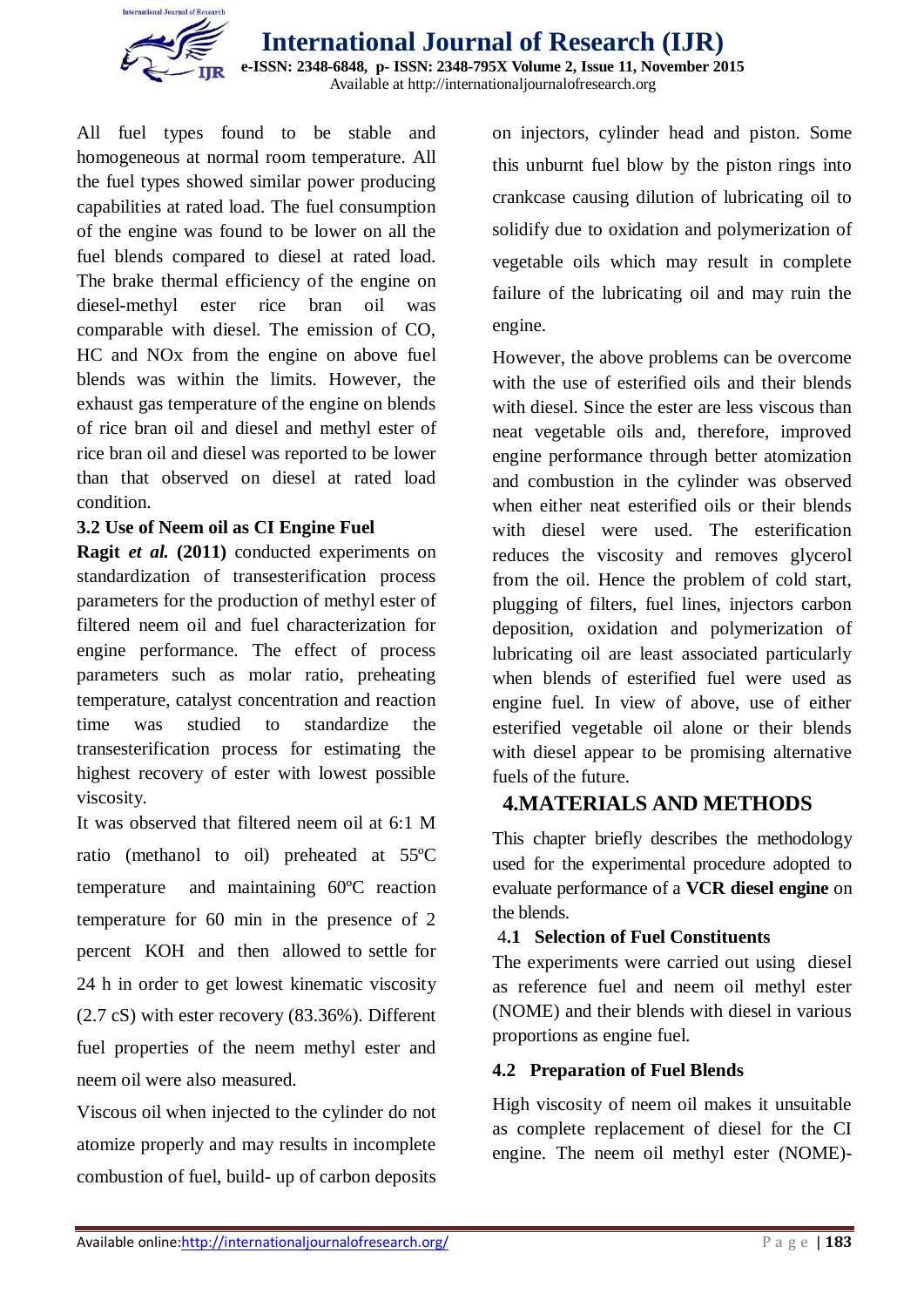

diesel blends were prepared by blending neem oil methyl ester (NOME) with diesel.

#### **4.3 Test Engine**

The setup consists of single cylinder, four stroke, VCR (Variable Compression Ratio)Diesel engine connected to eddy current type dynamometer for loading.

softLV" is provided for on line performance evaluation.



**Schematic arrangement** 

| F1             | Fuel consumption                          | kg/hr |
|----------------|-------------------------------------------|-------|
| F2             | Air consumption                           | kg/hr |
| F4             | Calorimeter water flow                    | kg/hr |
| T3             | Calorimeter water inlet temperature       | ºΚ    |
| T4             | Calorimeter water outlet temperature      | ºκ    |
| T <sub>5</sub> | Exhaust gas to calorimeter inlet temp.    | ºκ    |
| T6             | Exhaust gas from calorimeter outlet temp. | ºκ    |



**Figure – 3.10 A VCR Engine connected with computer system**

#### **Table 3.1 Neem Oil Methyl Ester – Diesel Blends selected for Experiments**

| S.<br>N <sub>0</sub> | <b>Fuel Types</b>                                  | <b>Nomenclature</b> |
|----------------------|----------------------------------------------------|---------------------|
| 1.                   | Diesel                                             |                     |
| 2.                   | <b>Raw Neem</b><br>oil                             |                     |
| 3.                   | 10% Neem<br>Oil Methyl<br>$Ester + 90\%$<br>Diesel | <b>B10</b>          |
| 4.                   | 20% Neem<br>Oil Methyl<br>$Ester + 80\%$<br>Diesel | <b>B20</b>          |
| 5.                   | 30% Neem<br>Oil Methyl<br>$Ester + 70%$<br>Diesel  | <b>B30</b>          |
| 6.                   | 40% Neem<br>Oil Methyl<br>$Ester + 60\%$<br>Diesel | <b>B40</b>          |
| 7.                   | 50% Neem<br>Oil Methyl<br>$Ester + 50\%$<br>Diesel | <b>B50</b>          |

# **4.4 Engine Performance Test**

The performance of the engine was evaluated by conducting fuel consumption and rating tests

# as per **IS: 10000 [P: 8]:1980.**

# **5.RESULT AND DISCUSSION**

The fuel consumption test and rating test of 3.5 kW, constant speed CI engine was also conducted to evaluate the performance of the engine on diesel as well as different blends of NOME with diesel.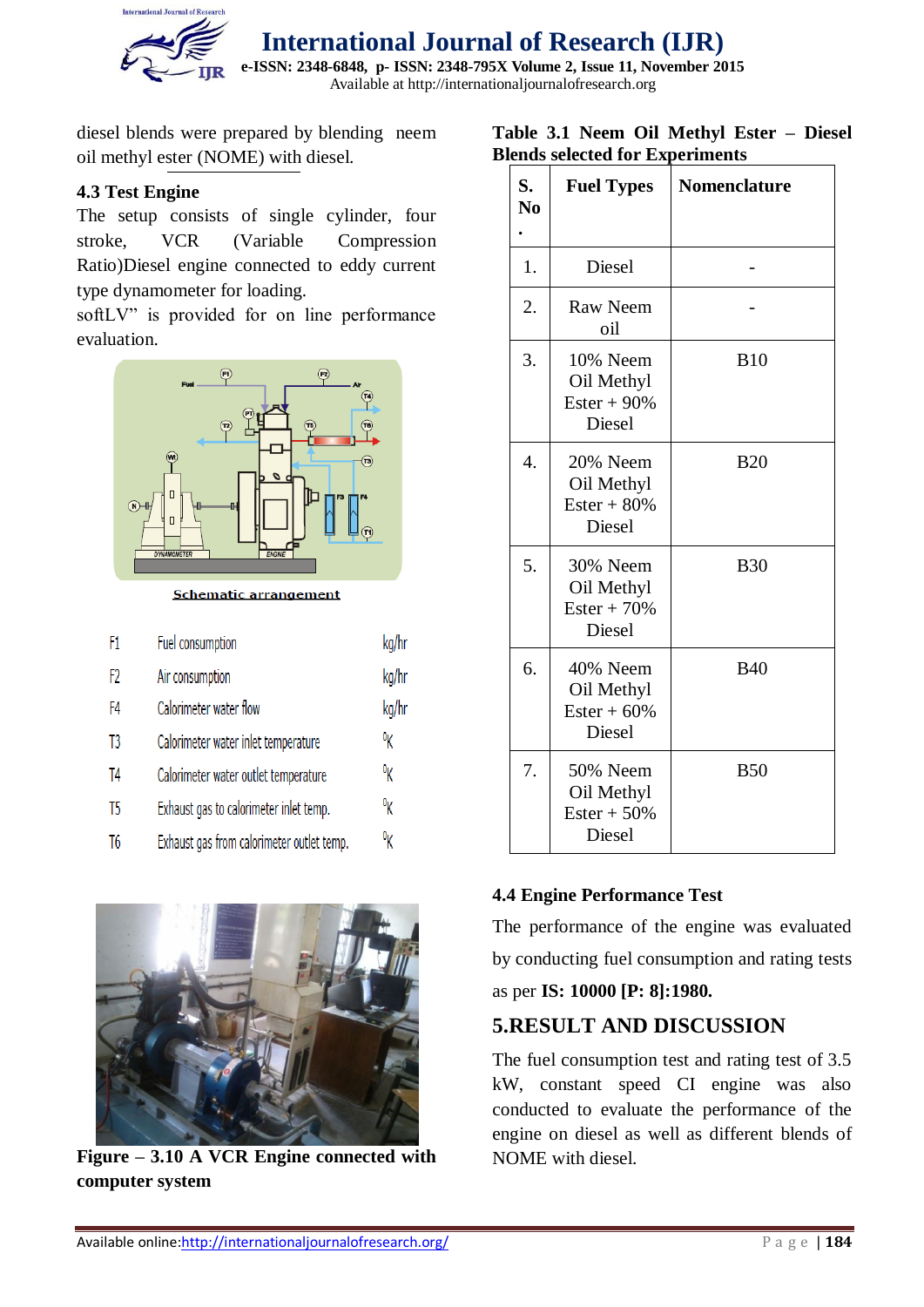

#### **5.1 Exhaust Emissions of the Engine**

Engine exhaust emissions of selected fuels are shown in figures 4.9 to 4.12.



**Fig -4.9 Exhaust Emissions of Carbon dioxide for different fuels**



**Fig –4.10 Oxygen Emissions of different fuels**



**Fig – 4.11 Carbon mono oxide Emissions of different fuels** 



#### **Fig – 4.12 Hydrocarbon Emissions of different fuels**

From the figure -  $4.10$  of  $CO<sub>2</sub>$  it is observed that Carbon Dioxide emissions increases with increase in load. As load is increasing NOME gives lower  $CO<sub>2</sub>$  emissions.

From the figure – 4.11 of  $O_2$  it is observed that At all loads, Oxygen level increased with diesel fuels and levels of oxygen for blends slightly increased as blend ratio increased, may be because fuels were oxygenated. Higher oxygen levels in fuel blends are always preferred.

From the figure – 4.12 Carbon Mono Oxide Emissions it is observed that CO emissions increase with increase in load. Engine emits more CO using diesel as compared to that of biodiesel blend under all loading conditions.With increasing biodiesel , CO emission decreases.Biodiesel itself has 11% oxygen, which help for complete combustion.Hence CO emissions decreases with increasing biodiesel percentage in fuel.

From the figure  $-4.13$  Hydrocarbon emissions it is observed that Variation of unburnt hydrocarbon with respect to load indicates that NOME is not shows decreasing trend at all loads.